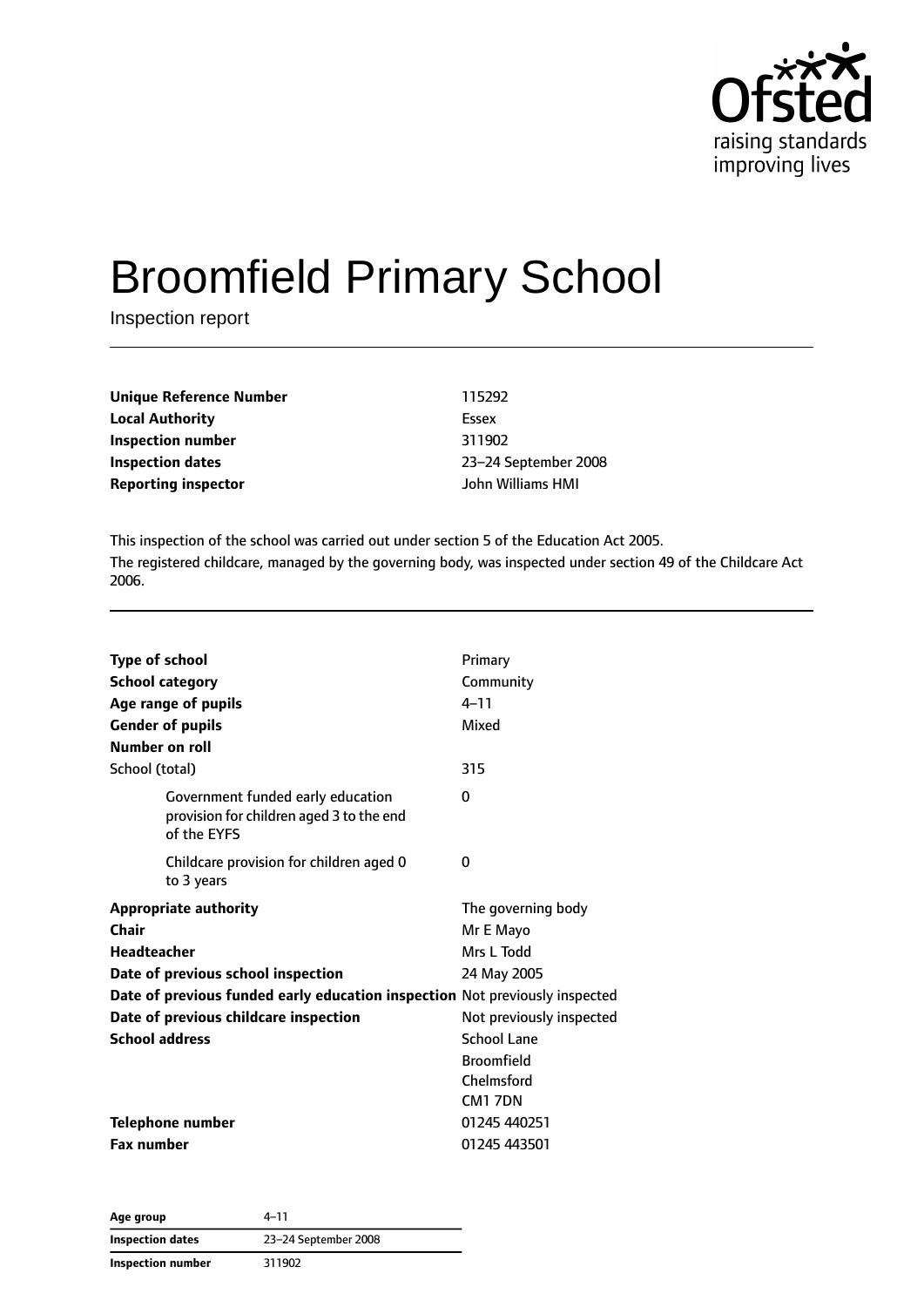.

<sup>©</sup> Crown copyright 2008

Website: www.ofsted.gov.uk

This document may be reproduced in whole or in part for non-commercial educational purposes, provided that the information quoted is reproduced without adaptation and the source and date of publication are stated.

Further copies of this report are obtainable from the school. Under the Education Act 2005, the school must provide a copy of this report free of charge to certain categories of people. A charge not exceeding the full cost of reproduction may be made for any other copies supplied.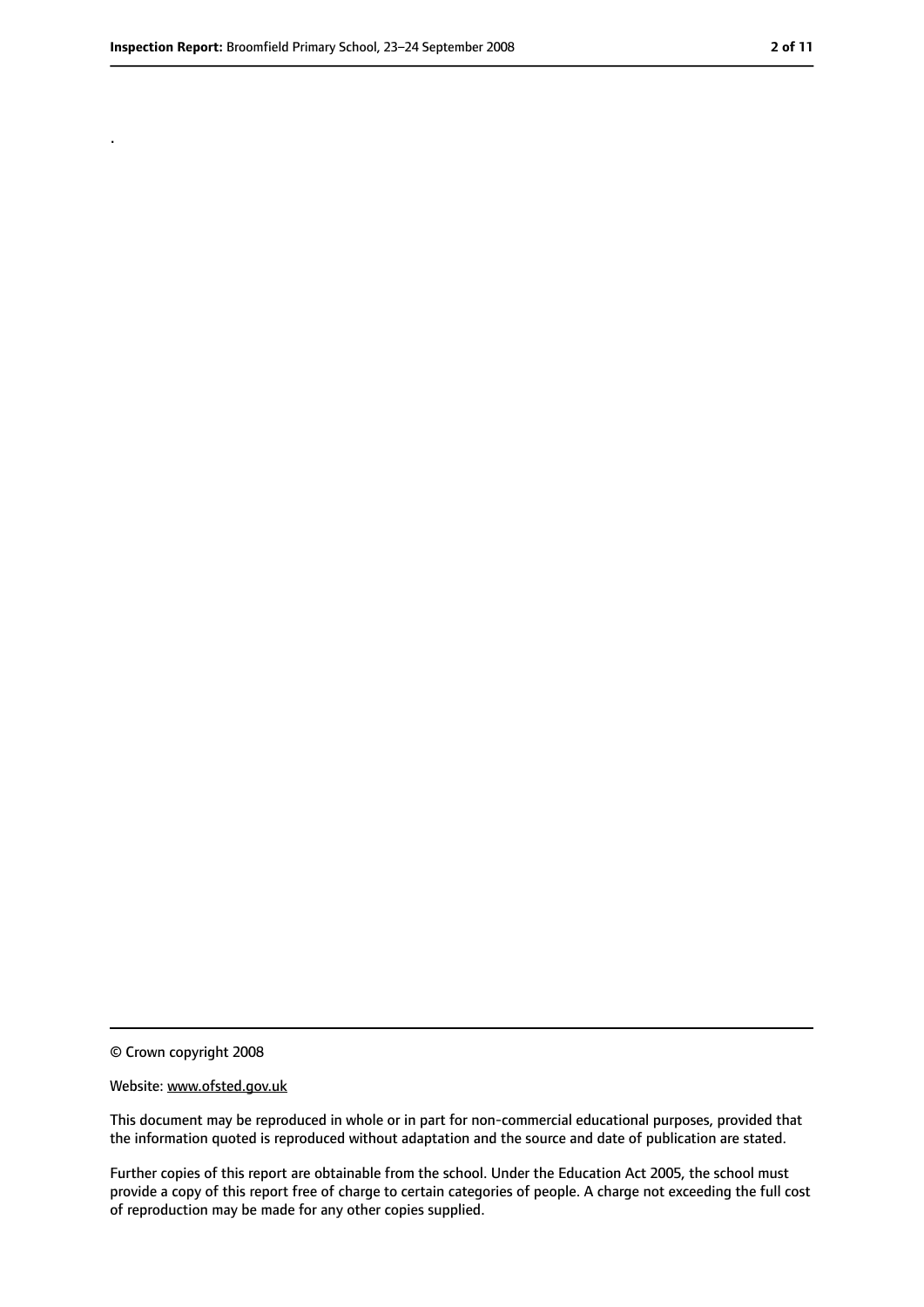# **Introduction**

The inspection was carried out by one of Her Majesty's Inspectors and two Additional Inspectors.

#### **Description of the school**

Broomfield Primary School is a large, popular and over-subscribed school. There is a privately run nursery on the same site that shares part of a playground with the school's Early Years Foundation Stage (EYFS). Most pupils are White British and few are learning English as an additional language. Children come from a wide range of home backgrounds though the number of families claiming free school meals is well below average. The proportion of pupils who have learning difficulties and/or disabilities is below average, though increasing, as are the numbers with a statement of special educational need. The school gained a Healthy School's Award and an Active Sports Mark and is working towards an Inclusive School Award.

#### **Key for inspection grades**

| Grade 1 | Outstanding  |
|---------|--------------|
| Grade 2 | Good         |
| Grade 3 | Satisfactory |
| Grade 4 | Inadequate   |
|         |              |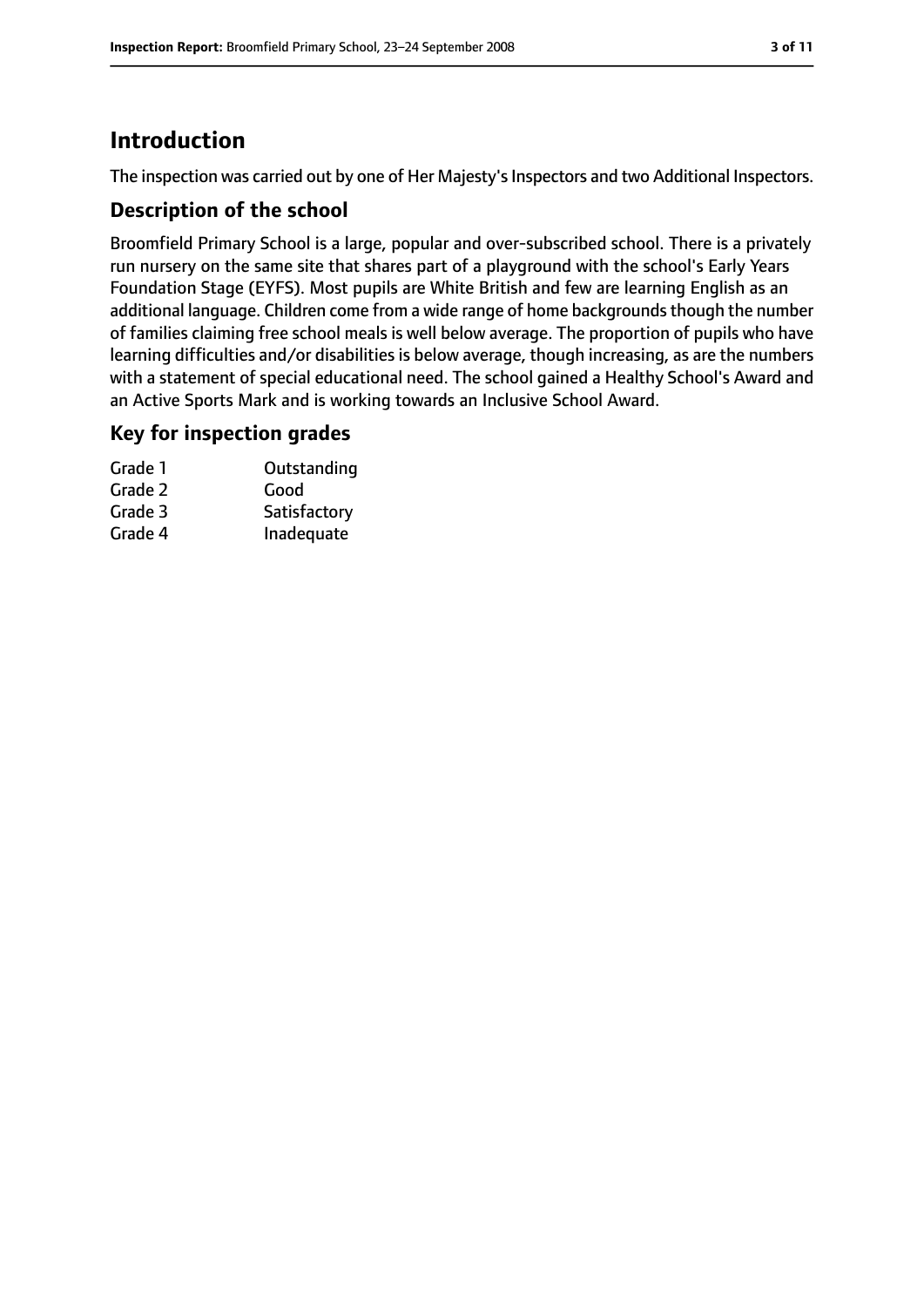# **Overall effectiveness of the school**

#### **Grade: 2**

Broomfield Primary School is a good school and parents are very supportive of it. As one put it, 'I couldn't have chosen a happier school for my child.' Leadership and management at all levels have improved from the time of the last inspection and are now good. Everybody is focused on ways to help pupils make better progress, so overall improvement from the time of the last inspection has been good. There is, for example, much better use of assessment data to promote higher standards. The school can demonstrate good capacity to improve further given the improvements made and the current quality of teaching and leadership.

The quality of teaching is good. Relationships between all adults and pupils, and between pupils themselves are excellent so pupils feel safe and secure in school. Outstanding pastoral welfare, together with improving academic guidance, means that pupils are making better progress by the time they leave school. Teachers are clear about what they need to do to improve the standard of pupils' work, though monitoring pupils' progress, especially towards their personal targets, is not fully embedded yet. This is a very caring school, so teachers want to make sure every child has an opportunity to have their say. However, this sometimes makes the pace of lessons slow. Pupils participate fully in lessons and in the wide range of opportunities offered by clubs and out of school activities. Their behaviour and response to adults and each other is good and they work well in groups or pairs. From an early age pupils are taught how to stay safe and healthy, eat sensible food and take part in physical activity. The curriculum to support teaching is good and it is clear that pupils really enjoy what they are doing. Consequently, attendance is good.

Attainment when children begin school in the Early Years Foundation Stage (EYFS) is mostly below the expectations for their age. Progress in EYFS and in Key Stage 1 is good and standards are above average by the end of Year 2. Standards by the end of Year 6 have risen to be above national averages. In science they have improved to be more in line with English and mathematics and in other subjects attainment varies between average and above average. Historically, the progress pupils make in English, mathematics and science in Key Stage 2 has not been as good as in the rest of the school, though it is now improving and is satisfactory. Overall achievement for pupils by the time they leave school is, therefore, satisfactory, though it is getting better.

Pupils' personal development is good. There are virtually no exclusions and the school prides itself on being inclusive for all pupils. Pupils' spiritual, moral, cultural and social development is good and enhanced by outstanding community links. The overall care and welfare provided for pupils is outstanding.

### **Effectiveness of the Early Years Foundation Stage**

#### **Grade: 2**

Parents recognise the good provision made for their children. One wrote 'The introduction to starting school was very good for both our son and us'. The home/school diaries are very good and help to maintain close links; both parents and staff write messages in them each day. In their first weeks in school, the children happily join in all the exciting activities on offer. Children make good progress through the EYFS and most are on course to meet the early learning goals, set for them nationally, by the beginning of Year 1. Children achieve well because the teaching is good and adults make learning fun. For example, children delight in mixing powder paint with water and then riding wheeled toys through it to compare the patterns made by the wheels.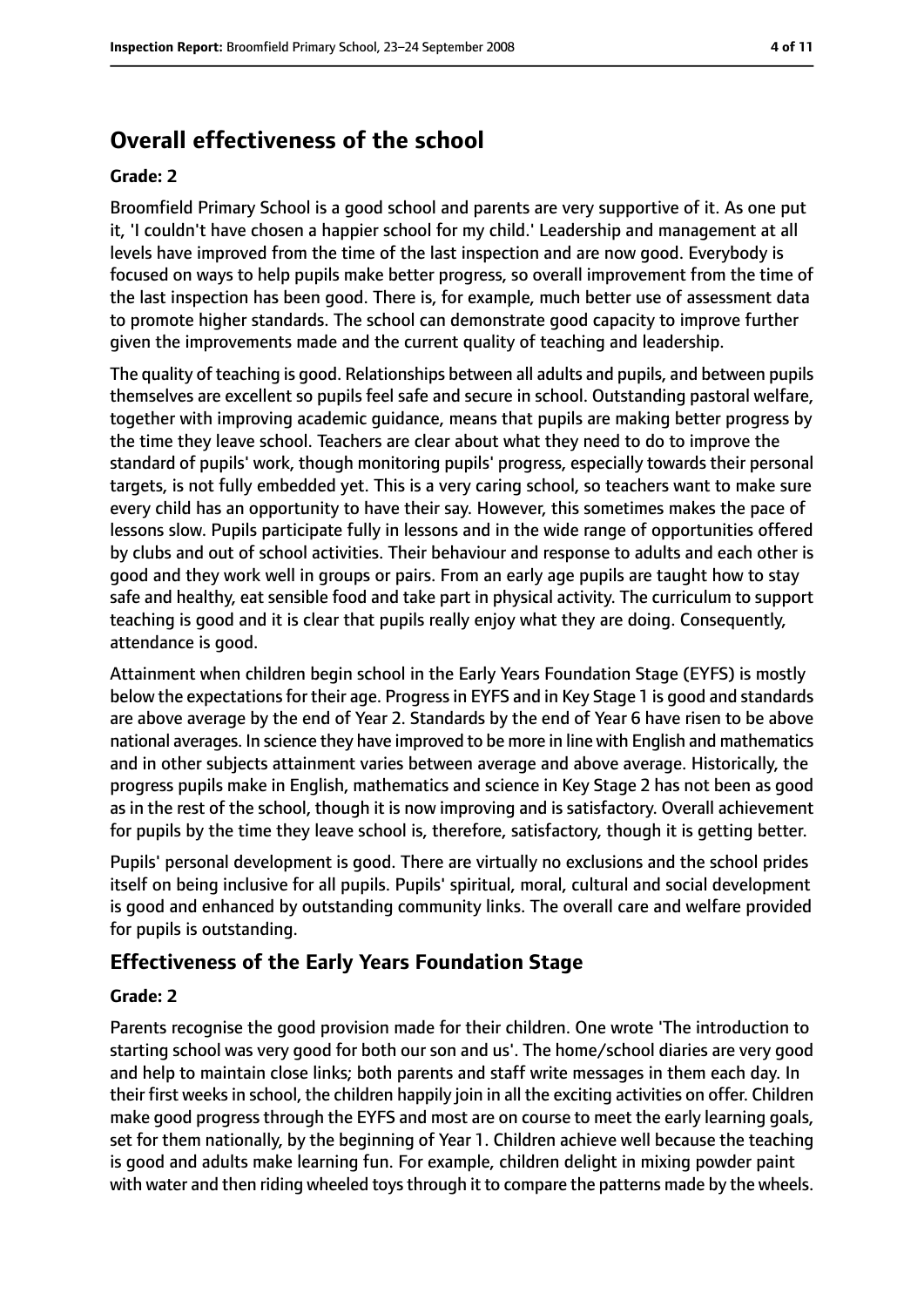Staff make every effort to extend language and learning by talking to the children. Children learn to make repeating patterns, to identify fruit and to understand healthy eating by making fruit kebabs for 'snack time'. This well-chosen variety of activities means that children develop counting and language skills. Children behave well because adults make their expectations clear. Good leadership of the EYFS ensures that activities meet the children's needs and that all the necessary welfare requirements are met. The leader has identified that children do not achieve as well in their knowledge and understanding of the world as in other areas of learning and initiatives are in place to address this. For example, children use digital cameras to record what they see in the garden. The new EYFS curriculum is firmly in place.

#### **What the school should do to improve further**

- Embed the use of targets and systematically monitor pupils' progress towards meeting those targets.
- Increase the pace of pupils' learning in lessons.

# **Achievement and standards**

#### **Grade: 3**

In the EYFS and Key Stage 1 pupils progress well, and by the end of Key Stage 1, their attainment is above national averages. Over recent years, by the end of Year 6, standards have been above average in English and mathematics and average in science. The 2008 unvalidated end of key stage scores indicate pupils did better in science. In recent years pupils' progress over Key Stage 2 has been below average; it is now satisfactory. Overall achievement is satisfactory and getting better.

Pupils are good learners who have good listening and speaking skills. They very much enjoy working together, especially in 'talking pairs'. The school caters well for pupils who find learning difficult and they make good progress. Those with special gifts and talents are recognised and supported with a range of extra activities and they also do well.

# **Personal development and well-being**

#### **Grade: 2**

Pupils are very friendly and polite to visitors. Their behaviour is good and they treat one another with kindness and respect. They become tolerant and caring individuals because of their excellent understanding of the range of cultures in society. For example, the recent visit of a teacher from China, together with studies of the Olympics and participation in a local 'East/West' project has contributed to their understanding. Pupils willingly take on responsibilities and school councillors take their role seriously. They demonstrate an outstanding care for others within the school community and develop a good understanding about keeping healthy and safe, both by eating a balanced diet and by taking part in the many opportunities to keep fit. Pupils say that they thoroughly enjoy their lessons and that they feel safe. Bullying and racism are very rare. Attendance is good and one parent wrote 'Every morning my children are keen to go to school, even if sometimes they are not well enough to attend and I have to make them stay at home.' Pupils are building a sound foundation for later life and the next stage of their education. A particular strength is the way that they plan and organise their own competitions to raise funds for charities. For example, they design their 'dream party' outfit and prizes are awarded to the winners, with the profit going to charity.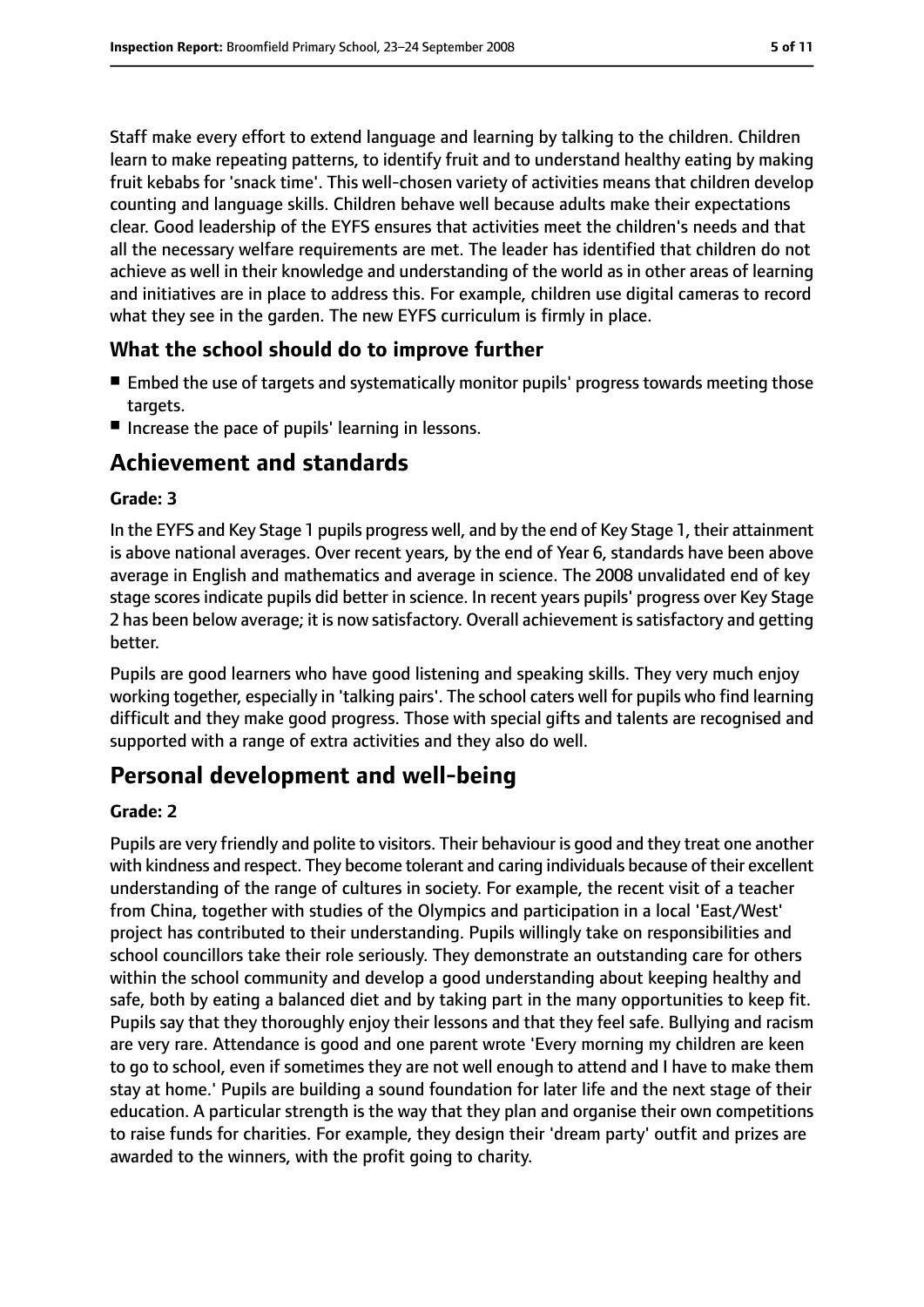# **Quality of provision**

# **Teaching and learning**

#### **Grade: 2**

The quality of teaching and learning are good, and many pupils are, therefore, now making good progress in lessons. There are excellent relationships between pupils and teachers. The more able are being set challenging work but on occasions they could move quicker to this work to improve their progress. Pupils are sometimes moved too slowly into the main teaching activity. They enjoy lessons because they are given the opportunity to work with their peers in pairs or small groups. Teachers have a good knowledge of the subject they are teaching and this makes it possible for them to pose good, challenging tasks and questions. Pupils are given the confidence to take control of their learning, and are beginning to understand their group targets. Planning is well matched to the different abilities of pupils in each class. The use of electronic white boards is good and stimulates learning. Marking and comments on pupils work are helpful and provide good advice, particularly so in the EYFS where feedback on progress involves parents.

#### **Curriculum and other activities**

#### **Grade: 2**

The curriculum is well planned to meet pupils' needs. It has recently been reviewed to ensure that new national guidance, and an emphasis on developing both creative and basic skills, are included. The staff are working to ensure that this new initiative is firmly embedded across the school. An unusually wide range of extra-curricular activities, such as cup-stacking club, 'Eco' club and 'Wellie wearers' club, enrichesit. A wide range of visits and visitors contributes positively to pupils' personal development. Gifted and talented pupils are identified and receive good support, including through the many opportunities to develop their skills with local secondary schools. Pupils use information and communication technology (ICT) confidently to support their learning. Music has a high profile and pupils' singing is confident and of high quality, enhanced by outstanding 'singing assemblies'.

#### **Care, guidance and support**

#### **Grade: 1**

Broomfield Primary school is an extremely caring and friendly school. All staff work closely together to ensure that pupils are well cared for and kept safe. All procedures for safeguarding pupils and for child protection are in place. Tracking systems ensure that teachers are able to identify pupils who are not making the expected progress and measures are put in place to help them. Support for vulnerable pupils and those who find it hard to learn is excellent. Pupils throughout the school are evaluating their own work and are working towards evaluating each others'.

# **Leadership and management**

#### **Grade: 2**

Leadership and management are good at all levels throughout the school. The school's overall contribution to community cohesion is outstanding. It is evident in the strength of the school community and partnerships with the wider community. For example, there are very strong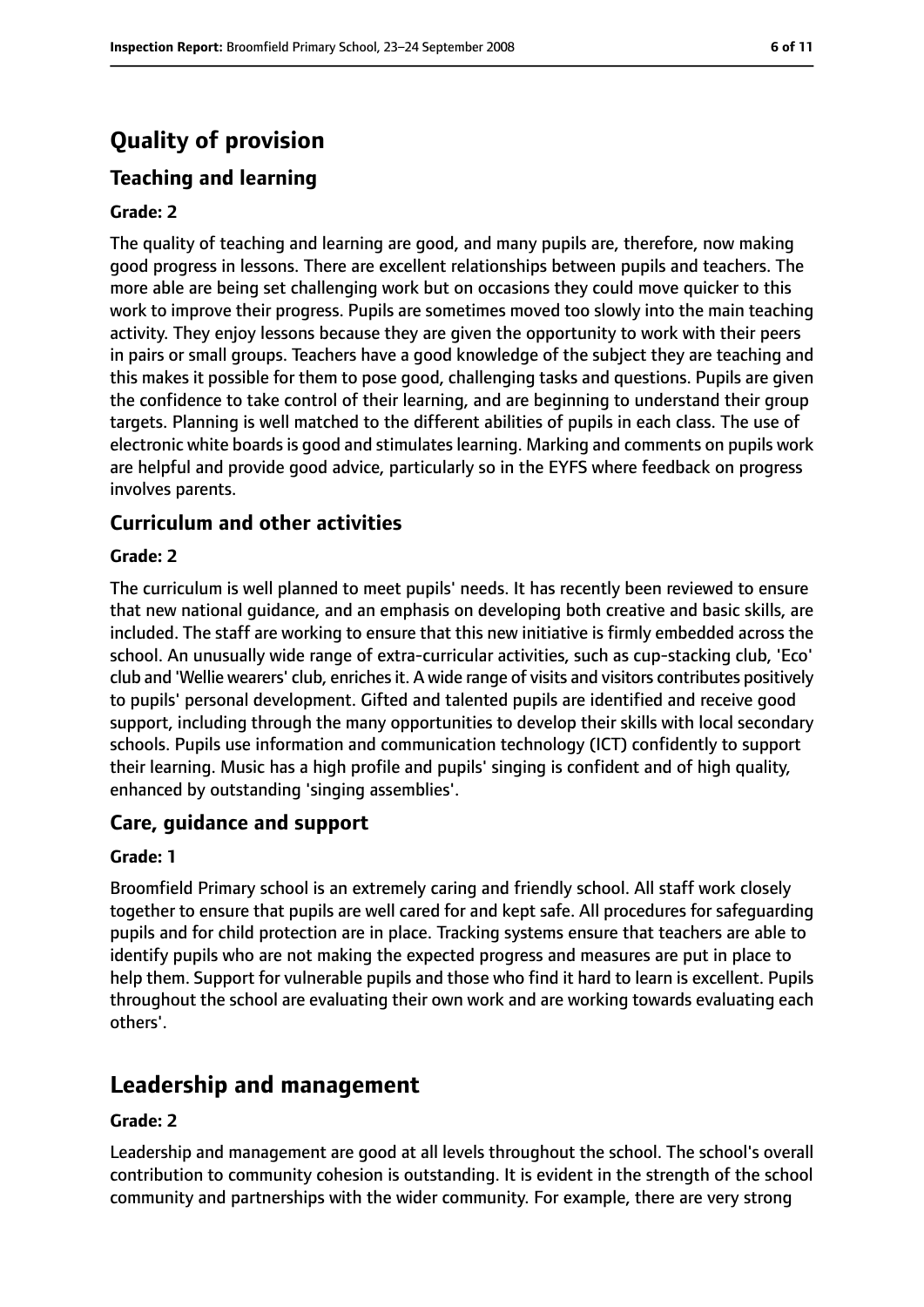links through languages to the local girls' high school, through design and technology to the main feeder secondary school, and with other primary schools in the area.

Governors have a good understanding of the school's strengths and weaknesses and are beginning to challenge as well as support the school in order to improve. The headteacher is providing very good leadership and direction and has a sharp focus on improving pupils' progress whilst maintaining the strengths of the school. There is a relatively new senior leadership team that is developing well. They have an accurate view of the school because the monitoring of teaching and learning takes place regularly. Subject leaders are good and beginning to monitor individual pupils' progress against their targets, but this as yet does not regularly inform some further action. Finances have been used appropriately to promote improvement in areas designated as weak and there is evidence of a rise in standards. Improvement planning is good. It is linked to accurate self-evaluation: everyone in the school knows what needs to be done to improve further and they are fully committed to improvement. Given recent progress, the structures and the challenging targets set, the school demonstrates good capacity to improve further.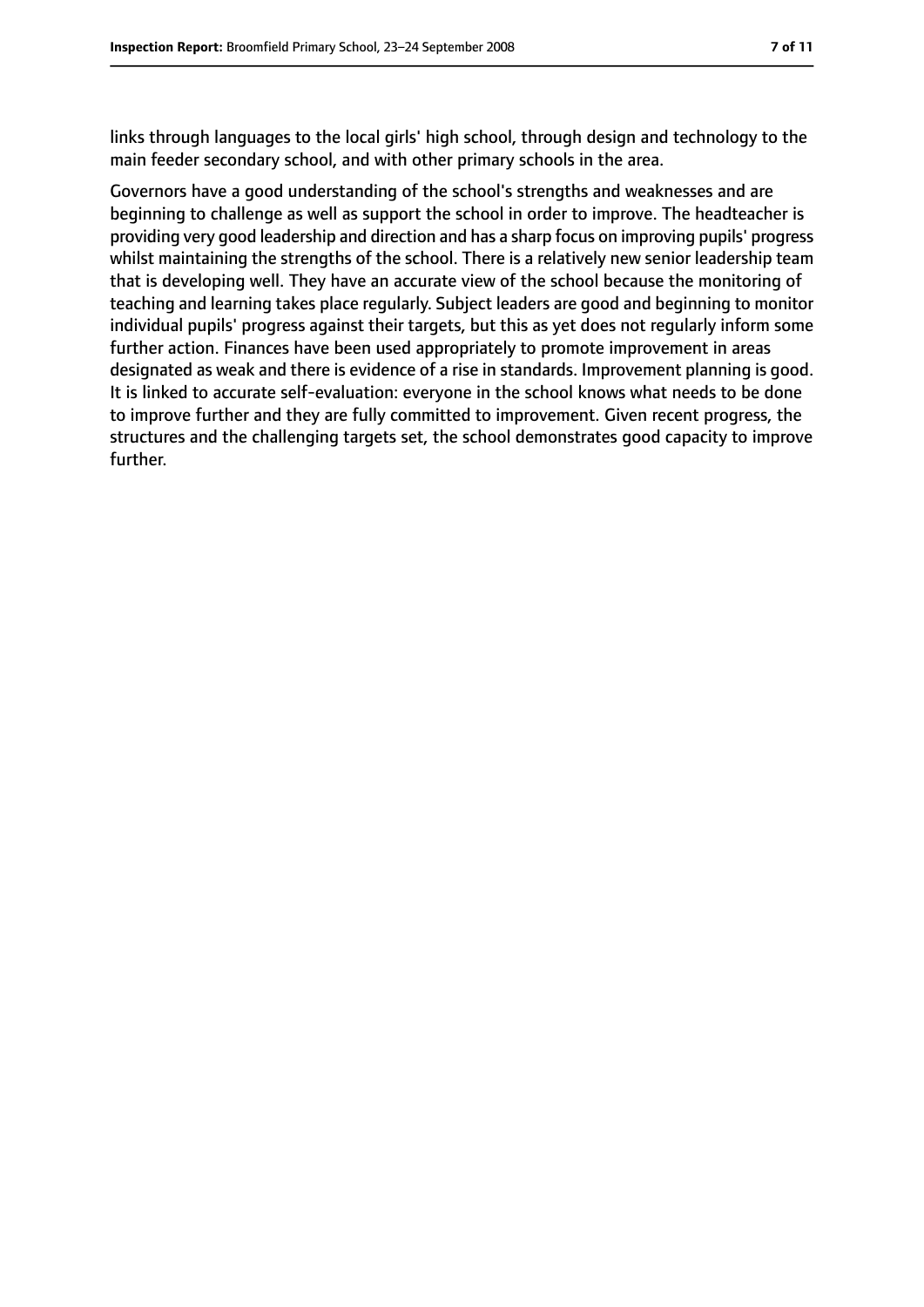**Any complaints about the inspection or the report should be made following the procedures set out in the guidance 'Complaints about school inspection', which is available from Ofsted's website: www.ofsted.gov.uk.**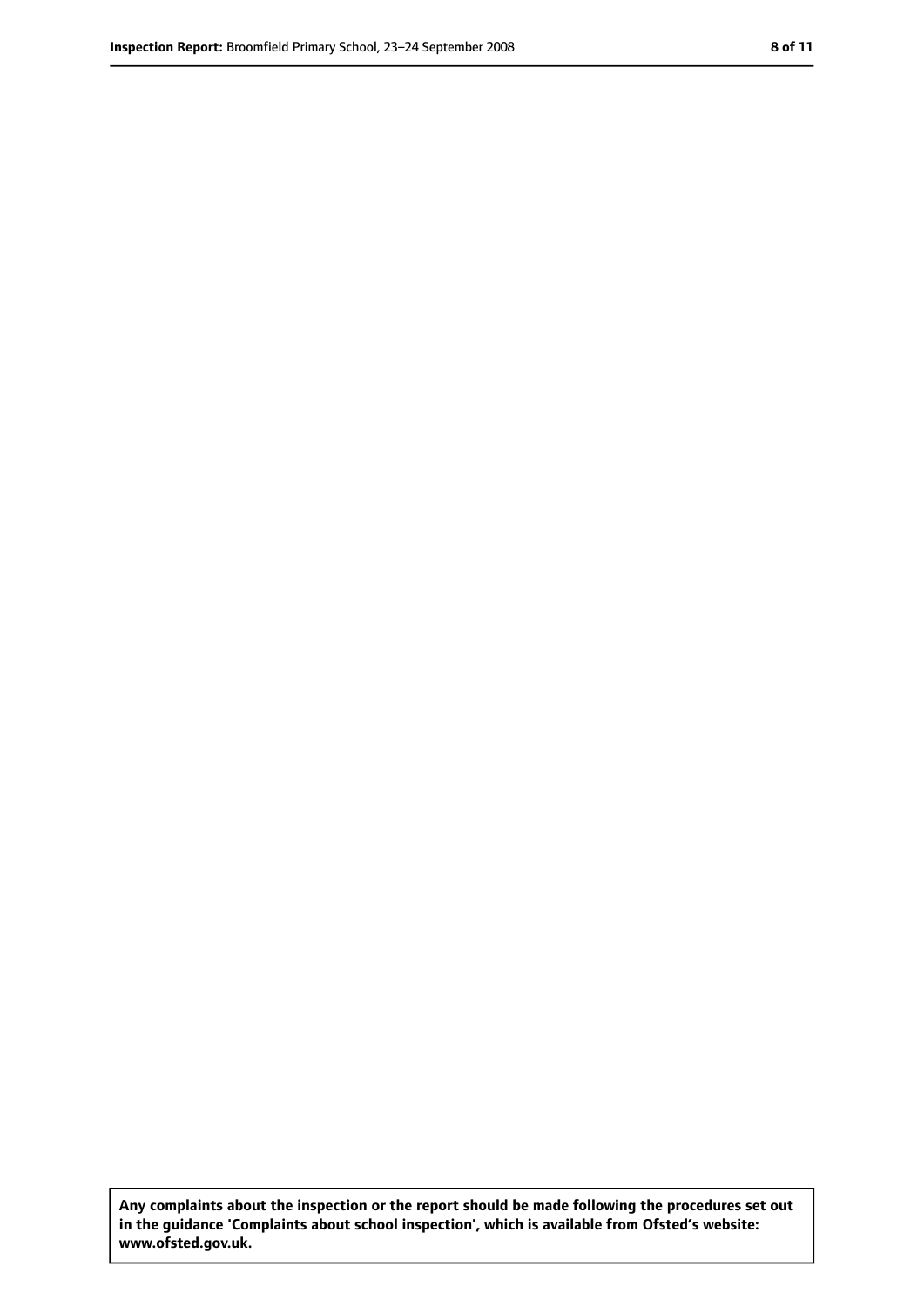# **Inspection judgements**

| Key to judgements: grade 1 is outstanding, grade 2 good, grade 3 satisfactory, and | <b>School</b>  |
|------------------------------------------------------------------------------------|----------------|
| arade 4 inadequate                                                                 | <b>Overall</b> |

#### **Overall effectiveness**

| How effective, efficient and inclusive is the provision of<br>education, integrated care and any extended services in meeting the<br>needs of learners? |     |
|---------------------------------------------------------------------------------------------------------------------------------------------------------|-----|
| Effective steps have been taken to promote improvement since the last<br>inspection                                                                     | Yes |
| How well does the school work in partnership with others to promote learners'<br>well being?                                                            |     |
| The capacity to make any necessary improvements                                                                                                         |     |

# **Effectiveness of the Early Years Foundation Stage**

| How effective is the provision in meeting the needs of children in the<br><b>EYFS?</b>       |  |
|----------------------------------------------------------------------------------------------|--|
| How well do children in the EYFS achieve?                                                    |  |
| How good are the overall personal development and well-being of the children<br>in the EYFS? |  |
| How effectively are children in the EYFS helped to learn and develop?                        |  |
| How effectively is the welfare of children in the EYFS promoted?                             |  |
| How effectively is provision in the EYFS led and managed?                                    |  |

### **Achievement and standards**

| How well do learners achieve?                                                  |  |
|--------------------------------------------------------------------------------|--|
| The standards <sup>1</sup> reached by learners                                 |  |
| How well learners make progress, taking account of any significant variations  |  |
| between groups of learners                                                     |  |
| How well learners with learning difficulties and/or disabilities make progress |  |

<sup>&</sup>lt;sup>1</sup>Grade 1 - Exceptionally and consistently high; Grade 2 - Generally above average with none significantly below average; Grade 3 - Broadly average to below average; Grade 4 - Exceptionally low.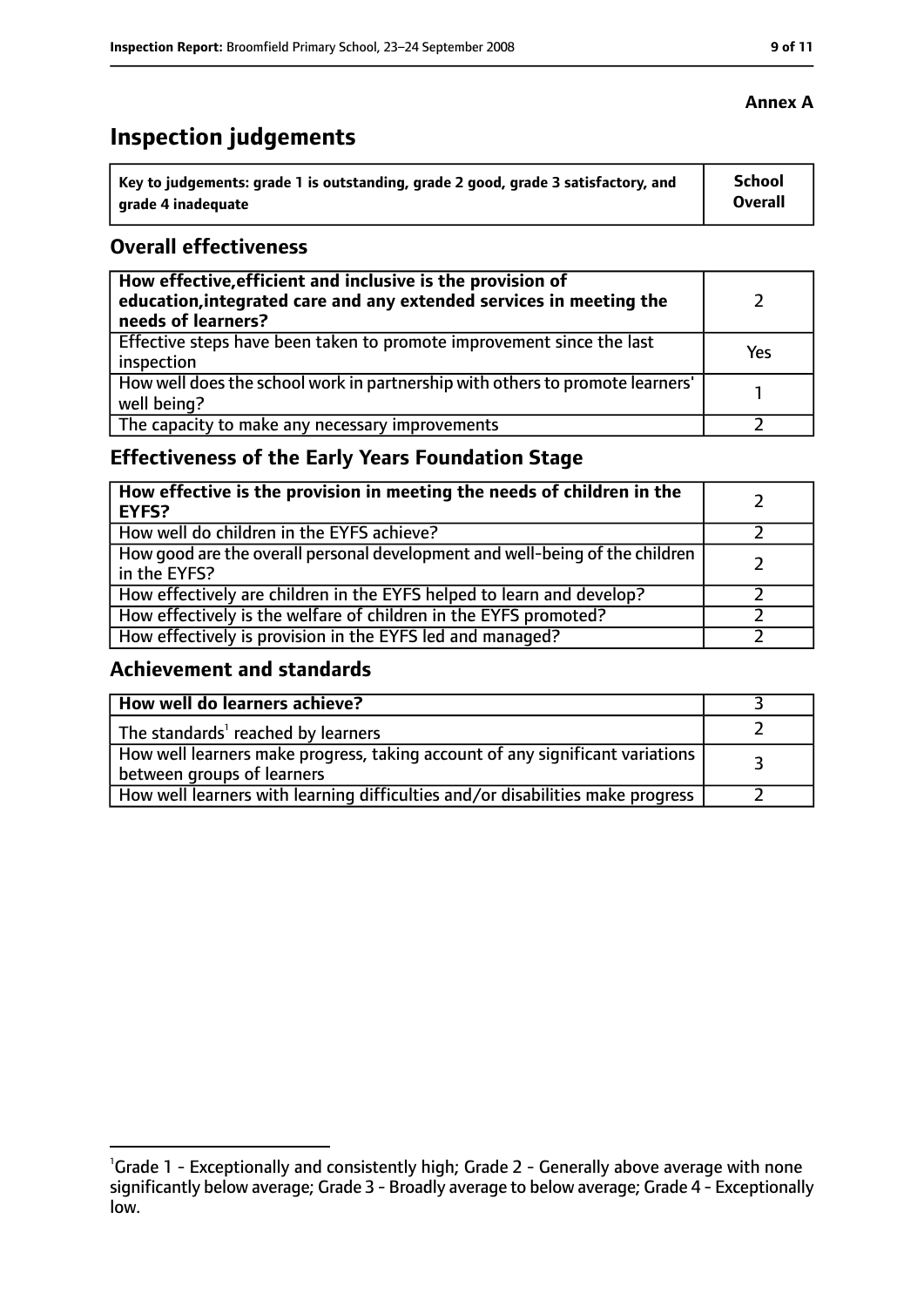# **Personal development and well-being**

| How good are the overall personal development and well-being of the<br>learners?                                 |  |
|------------------------------------------------------------------------------------------------------------------|--|
| The extent of learners' spiritual, moral, social and cultural development                                        |  |
| The extent to which learners adopt healthy lifestyles                                                            |  |
| The extent to which learners adopt safe practices                                                                |  |
| The extent to which learners enjoy their education                                                               |  |
| The attendance of learners                                                                                       |  |
| The behaviour of learners                                                                                        |  |
| The extent to which learners make a positive contribution to the community                                       |  |
| How well learners develop workplace and other skills that will contribute to<br>their future economic well-being |  |

# **The quality of provision**

| How effective are teaching and learning in meeting the full range of<br>learners' needs?              |  |
|-------------------------------------------------------------------------------------------------------|--|
| How well do the curriculum and other activities meet the range of needs and<br>interests of learners? |  |
| How well are learners cared for, quided and supported?                                                |  |

# **Leadership and management**

| How effective are leadership and management in raising achievement<br>and supporting all learners?                                              |           |
|-------------------------------------------------------------------------------------------------------------------------------------------------|-----------|
| How effectively leaders and managers at all levels set clear direction leading<br>to improvement and promote high quality of care and education |           |
| How effectively leaders and managers use challenging targets to raise standards                                                                 | 3         |
| The effectiveness of the school's self-evaluation                                                                                               |           |
| How well equality of opportunity is promoted and discrimination eliminated                                                                      |           |
| How well does the school contribute to community cohesion?                                                                                      |           |
| How effectively and efficiently resources, including staff, are deployed to<br>achieve value for money                                          |           |
| The extent to which governors and other supervisory boards discharge their<br>responsibilities                                                  | 3         |
| Do procedures for safequarding learners meet current government<br>requirements?                                                                | Yes       |
| Does this school require special measures?                                                                                                      | No        |
| Does this school require a notice to improve?                                                                                                   | <b>No</b> |